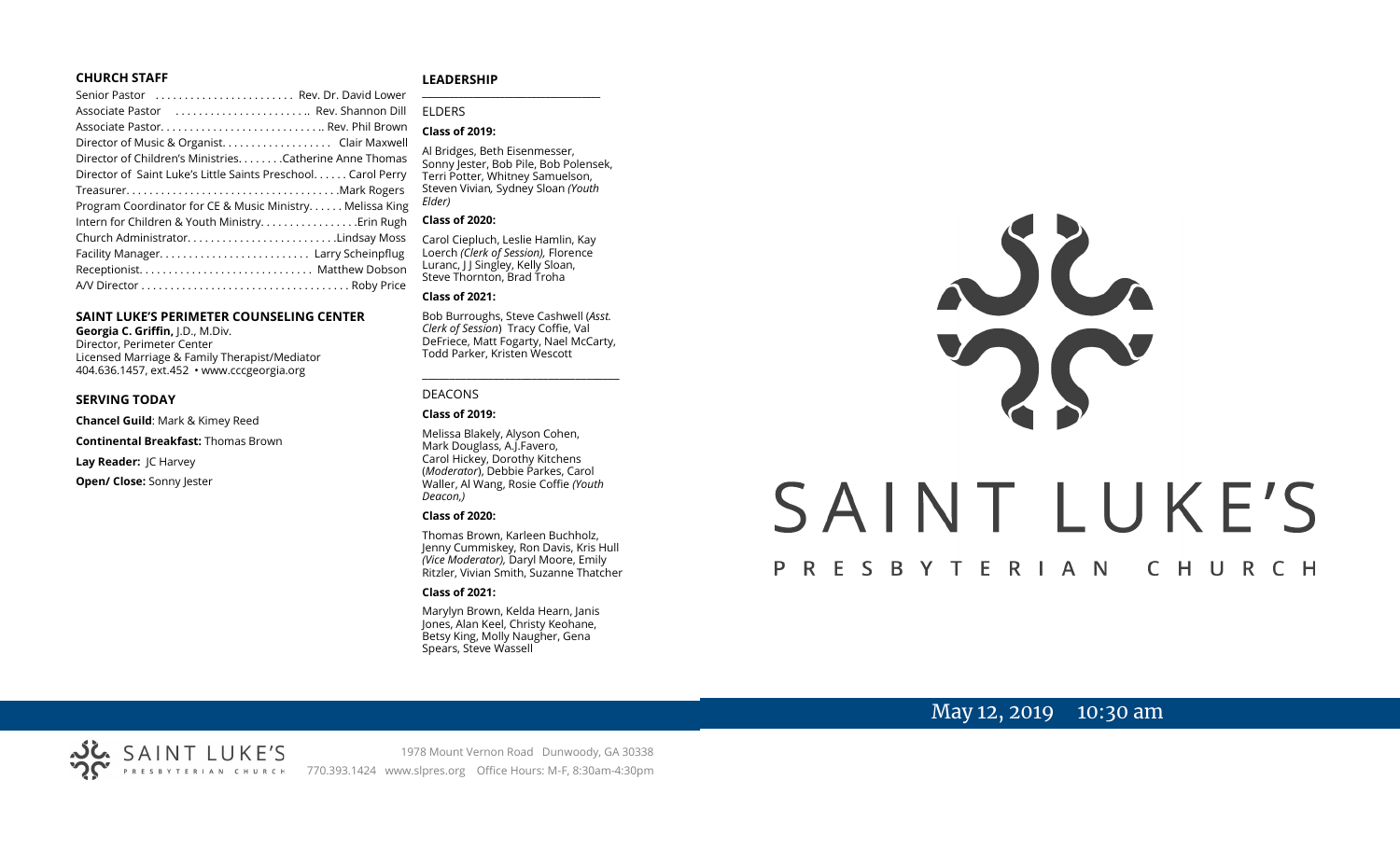

1978 Mount Vernon Road • Dunwoody, Georgia 30338 770.393.1424 • www.slpres.org

## **May 12, 2019**

4th Sunday of Easter

## **Liturgical Color:** White

*Liturgical colors can orient us to the season of the church year and help to engage the sense of sight in worship. White is used for special days or seasons for the redemptive work of Jesus, such as Christmas and Easter.*

**Flowers:** *The flowers today are given to the glory of God and in honor of Mother's Day by John and Annie Hardy.*

# **SUNDAY SCHEDULE**

8:15am Chapel Communion Service 9:15am Sunday School 10:30am Sanctuary Worship Service

# MISSION

Responding to God's call and empowered by the Holy Spirit, we invite all to join us in knowing, serving, and sharing Jesus Christ here and around the world.

VISION

To be a beacon of faith, hope, and love– every member an active disciple in Christ's ministry.

# **WELCOME, GUESTS!**

**DURING** the Welcome, please print the requested information on the Friendship Pad and pass the Friendship Pad down the pew.

**AFTER** the worship service, please join us outside the Sanctuary where our Pastors or a church officer will be available to answer questions and provide you with a loaf of freshly-baked bread.

**FOR MORE** information about our programs, ministries or membership, please contact one of our Pastors at 770.393.1424, or visit our website: slpres.org.

# **THAT ALL MAY WORSHIP**

**ASSISTIVE** A hearing loop is accessible by switching hearing aids to T-coil. Also, large print hymnals and back cushions are available. Please contact an usher for further assistance.

**CHILDREN** are a precious part of our church family, and we welcome them in worship. Worship activity sheets and tactile activities are available on the blue Worship Carts in the back of the sanctuary. Each week, children are invited to walk up for an age-appropriate message during "Tell Us Our Story." After that time, they may remain in worship, go to Faithful Friends (K-2nd) or go to child care (PreK and younger).



**SAINT LUKE'S LITTLE SAINTS PRESCHOOL & KINDERGARTEN SUMMER CAMP—** Join us for two weeks of summer camp fun: Arctic Blast, May 28 – May 31 and Diggin' for Dinosaurs, June 3 – 6. Camp is from 9 am – 1 pm and \$165 per week. Please contact Carol Perry, [carolperry@slpres.org](mailto:carolperry@slpres.org) 770.393.1424 x240 for more information or check out the brochure at [www.slpres.org](http://www.slpres.org)

**2019 HABITAT HOUSE—** The work continues for three more Saturdays with a jump over Memorial Day weekend. We need 15 volunteers for each work day! For more details or to volunteer, go to slpres.org.

## **2019 VBS: SEEKING SAFARI LEADERS—**

We're not LION! We NEED VBS volunteers! Go to the Volunteer tab at slpres.org to view all the various volunteer opportunities! Contact Stephanie McGoldrick, tsmcgoldrick@gmail.com, with questions.

## **FLORIDA PANHANDLE REBUILD TRIP, JULY**

**15-17—** Saint Luke's has the opportunity to partner with Hope Panhandle, Inc., to help reach out to those who continue to need assistance rebuilding their homes and lives after Hurricane Michael made landfall six months ago. For more information, visit slpres.org or contact Shannon Dill, shannondill@slpres.org.

**NEW MEMBER INQUIRER'S CLASS**— If you are interested in learning more about Saint Luke's, the Presbyterian faith tradition, and what it means to be a member of this wonderful church, please join senior pastor David Lower for a New Member Inquirer's Class on **May 19 at 9:15 am** in the Session Room (room 109). New members will be welcomed during the 10:30 am service on **Sunday, May 19.** Child care provided during classes. Contact David Lower with questions: davidlower@slpres.org / 770.393.1424, ext. 223.

**OWLS SAVE THE DATE: MAY 28 —** Please join the Older, Wiser, and Loving Seniors (OWLS) at Pernoshal Park at 11:30 am for bar-b-que catered by our own Jon Ray. This will be our last gathering before we break for summer. Questions? Contact Nancy Self at nself@comcast.net. RSVP on the sign up sheet in the lobby.

## **COLLEGE SCHOLARSHIP WINNER—**Each

year, a \$2,500 scholarship is awarded to a Saint Luke's college bound high school senior. The scholarship is funded by an anonymous donor and one recipient is selected by the College Scholarship Committee after prayerful consideration and a detailed review of all applications. The 2019 winner is Farrah McIntosh. We congratulate Farrah and all Saint Luke's college bound seniors. Saint Luke's is blessed to have so many who have achieved scholastic excellence and who give so much to our community and church.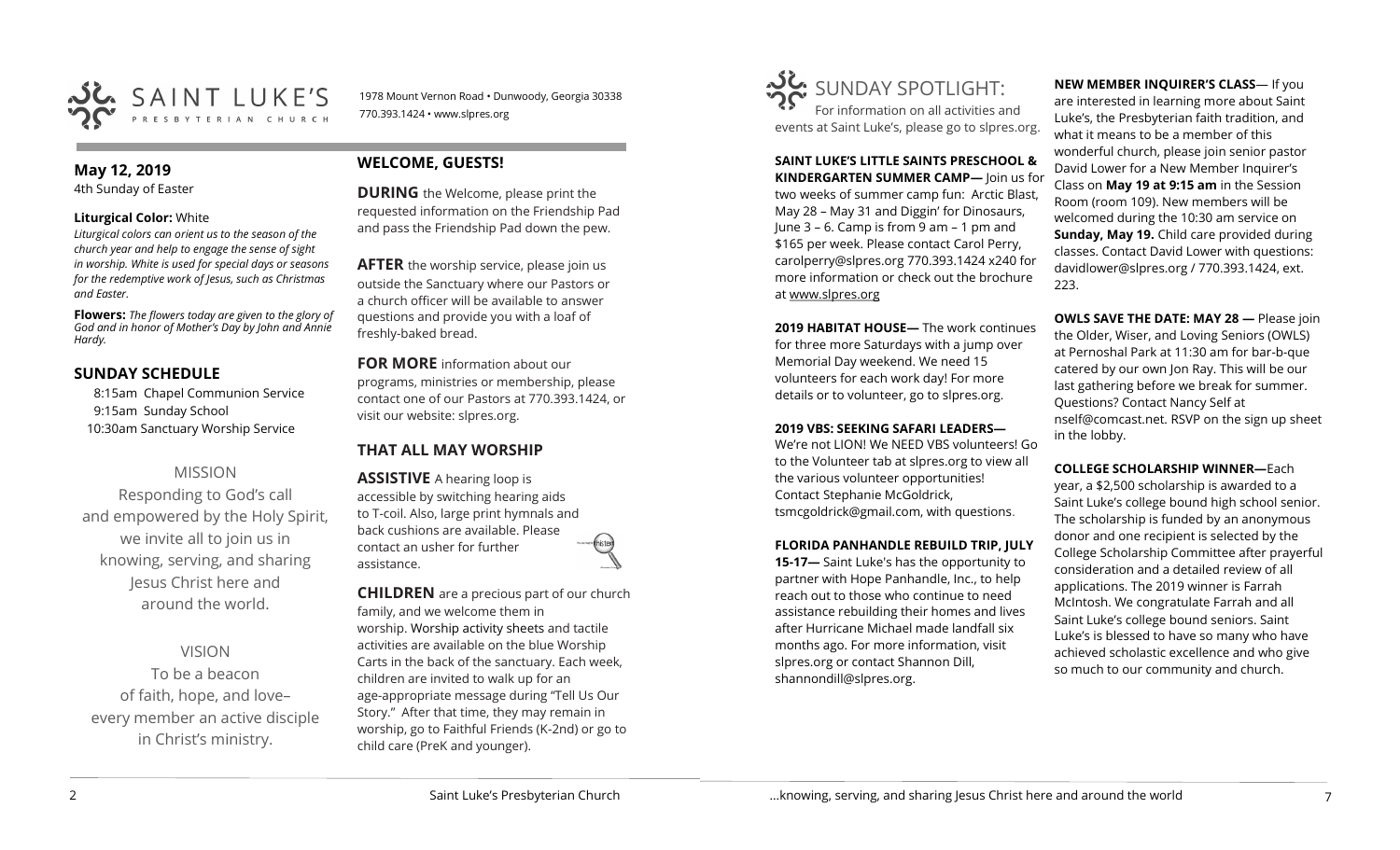# **In Preparation for Worship**

"The wise speak because they have something to say; fools because they have to say something.<sup>"</sup> - *Plato* 

# **Gathering Prayer**

**Prelude** With High Delight Let Us Unite *arr. Ernst Pepping* 

**Chiming of the Hour**

# **Welcome and Announcements**

# **Call to Worship\***

Leader: Alleluia! Christ is Risen! **People: Christ is risen indeed!** Leader: Sin and death have been outdone by love and life! **People: The brilliant light of hope has come to shine forever!** Leader: Come let us worship and celebrate the Good News! **People: Alleluia! Christ is risen! Thanks be to God!**

**Processional Hymn #260\*** Alleluia! Sing to Jesus

# **Call to Confession\***

Leader: The Lord be with you. **People: And also with you.**  Leader: Let us pray.

# **Prayer of Confession\***

**Jesus, our risen Lord, in our weakness, you call us. In our confusion, you teach us. In our troubles, you offer us peace. Meet us now as we come to hear your word. We confess that we fall short of embodying the grace and peace you have shown to us. Trusting in your love, we turn again to you, asking for your mercy and forgiveness, asking for a new and strengthened heart...** *(silence is kept for personal reflection...)*

Leader: Lord, in your mercy. **People: Hear our prayer. Amen.**

# **Assurance of Forgiveness\***